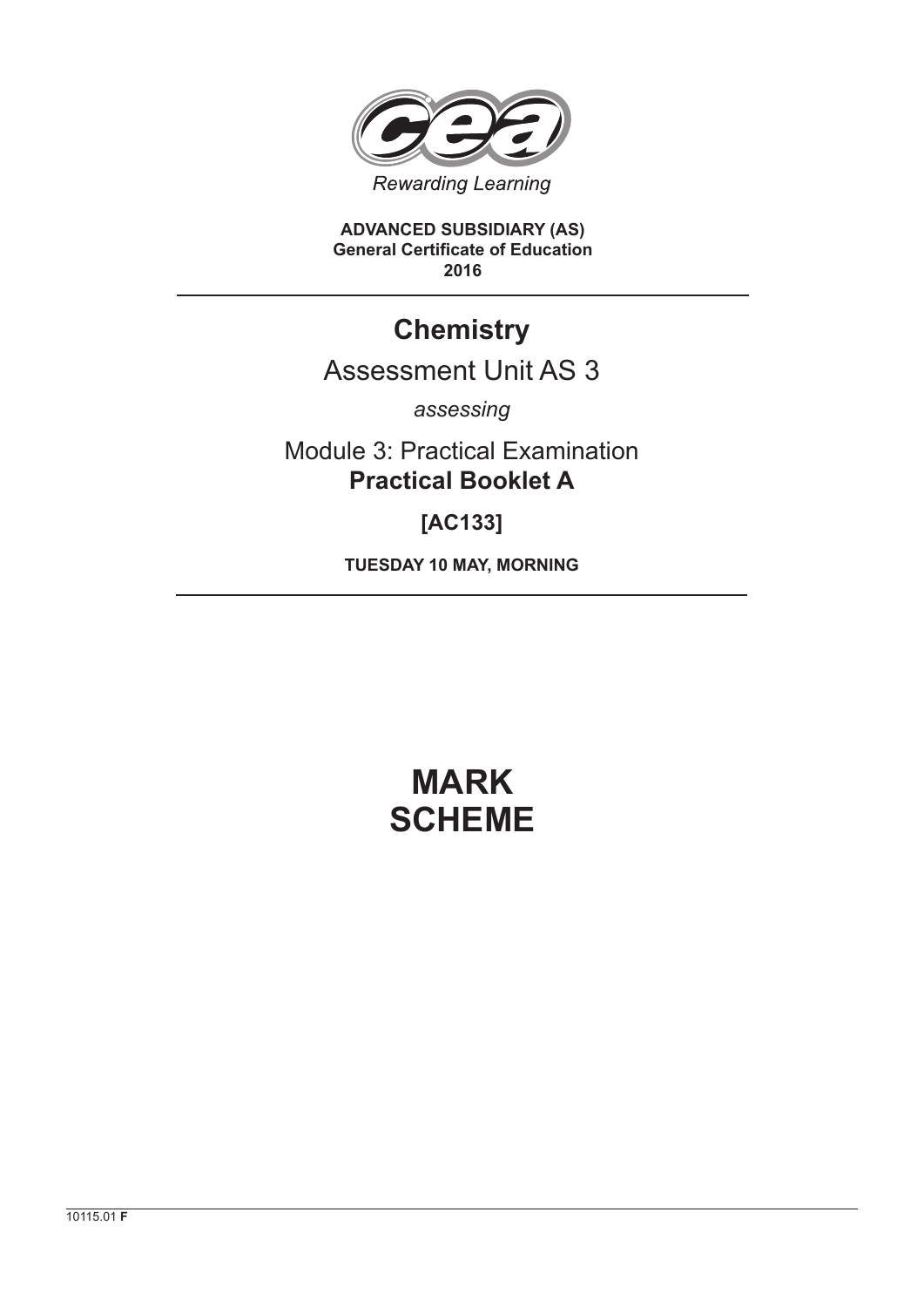# **Annotation**

- 1. Please do all marking in **red** ink.
- 2. All scripts are checked for mathematical errors. Please adopt a system of one tick  $(\checkmark)$  equals 1 mark, e.g. if you have awarded 4 marks for part of a question then 4 ticks  $(\checkmark)$  should be on this candidate's answer.
- 3. The total mark for each question should be recorded in a circle placed opposite the question number in the teacher mark column.
- 4. As candidates have access to scripts please do not write any inappropriate comments on their scripts.

#### **General points**

- All calculations are marked according to the number of errors made.
- Errors can be carried through. If the wrong calculation is carried out then the incorrect answer can be carried through. One mistake at the start of a question does not always mean that all marks are lost.
- Listing is when more than one answer is given for a question that only requires one answer, e.g. the precipitate from a chloride with silver nitrate is a white solid; if the candidate states a white or a cream solid, one answer is correct and one answer is wrong. Hence they cancel out.
- Although names might be in the mark scheme it is generally accepted that formulae can replace them. Formulae and names are often interchangeable in chemistry.
- The marking of colours is defined in the 'CCEA GCE Chemistry Acceptable Colours' document.

#### **MARKING GUIDELINES**

#### **Interpretation of the Mark Scheme**

• **Carry error through**

 This is where mistakes/wrong answers are penalised when made, but if carried into further steps of the question, then no further penalty is applied. This pertains to calculations and observational/deduction exercises. Please annotate candidates' answers by writing the letters c.e.t. on the appropriate place in the candidates' answers.

#### • **Oblique/forward slash**

This indicates an acceptable alternative answer(s).

#### • **Brackets**

 Where an answer is given in the mark scheme and is followed by a word/words in brackets, this indicates that the information within the brackets is non-essential for awarding the mark(s).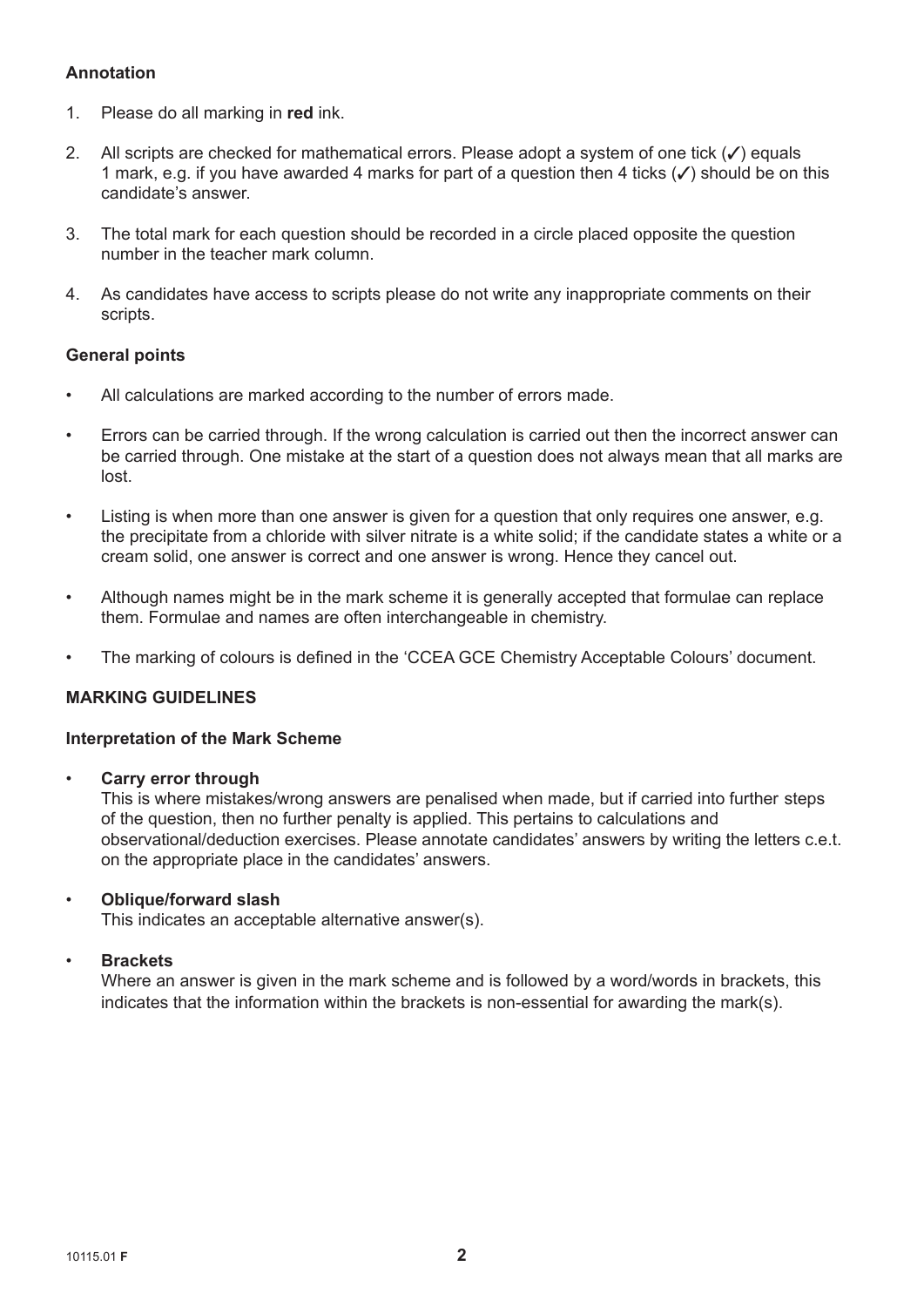**1** Table [3]

 Decimal places [2] Average titre [2] Titration consistency [1] Indicator colour change [2] **Example 10** and the set of the set of the set of the set of the set of the set of the set of the set of the set of the set of the set of the set of the set of the set of the set of the set of t

# **NOTES**

**Table [3]**

 The Table should be drawn **as an enclosed table**. It should be labelled with the following:

 initial burette reading, final burette reading and the titre. It is not necessary to use exactly these words but there should be appropriate columns and rows. The recorded readings should be checked for mathematical accuracy. [1]

 The rough titration value should be greater than the accurate values (no more than 2.0  $cm<sup>3</sup>$  greater) [1].

Units, i.e.  $cm<sup>3</sup>$ , should be stated [1].

# **Use of decimal places [2]**

 All burette readings should be to at least one decimal place – each mistake is penalised by one mark.

(However initial burette readings of 0 are penalised once only.)

 If used, the second decimal place position should be 0 or 5 only, other values will be penalised by one mark each time used.

### **Average titre [2]**

 Accurate titrations only should be used. The use of a rough value is [–1]. The average value can be calculated to two decimal places or more, e.g. 25.15 and 25.20 average to 25.175.

 If three accurate titres are recorded, then the average titre must be calculated using all three accurate titres.

 Any error is [–1]. This might be an incorrect calculation or the omission of units. If the average titre is included in the table then the units indicated on the table apply.

### **Titration consistency [1]**

 This is the difference within the accurate titrations. If three accurate values are given then the difference between highest and lowest is used.

| <b>Difference</b> | Mark |
|-------------------|------|
| $+0.2$            | [1]  |
| >0.2              | [0]  |

 Indicator colour change at the end point: pink to colourless [2] (colourless to pink = 1 mark)